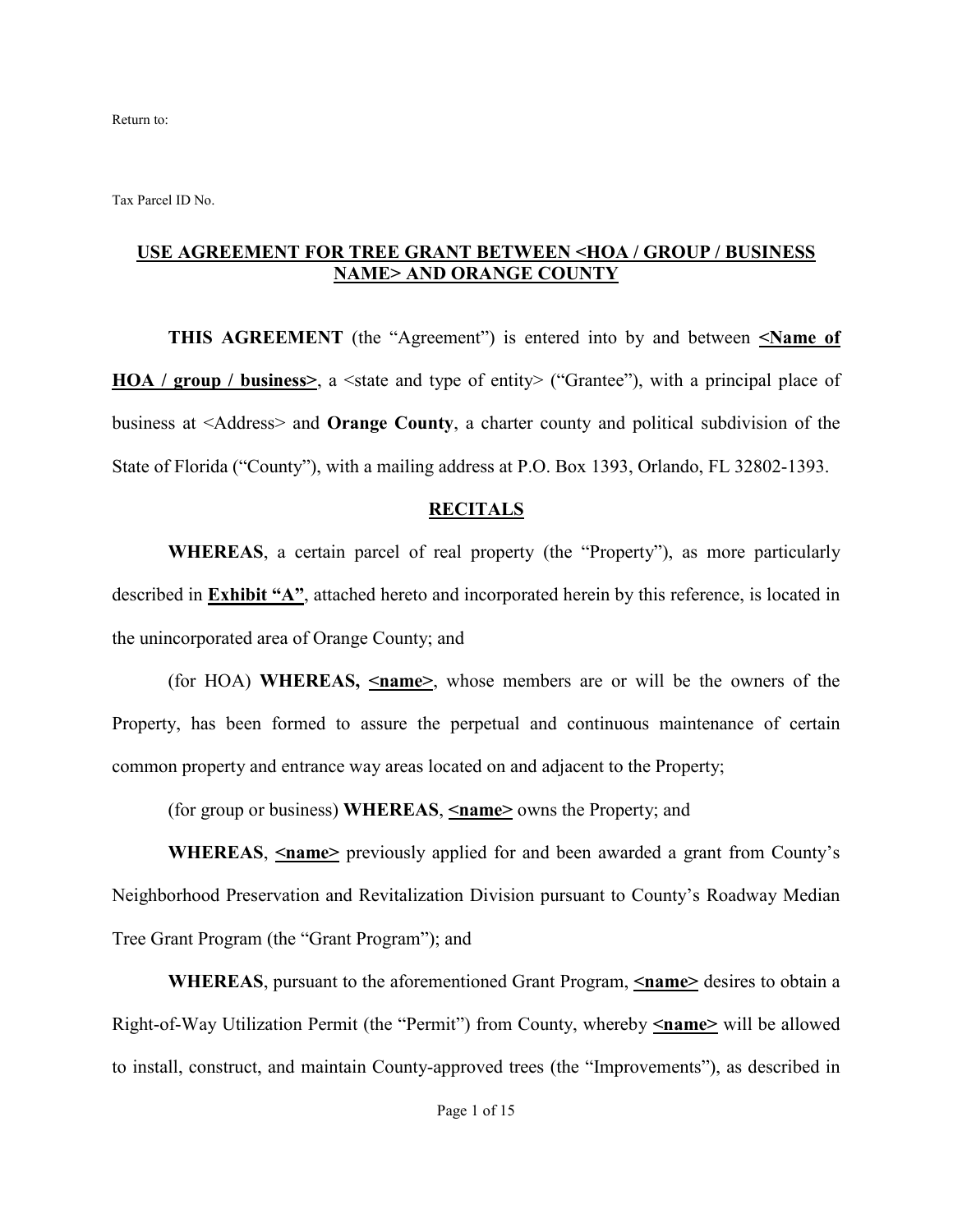the attached and incorporated **Exhibit "C"**, in the median area located within that certain public road known as **<road name>** (the "Project"), located adjacent to the Property, and more particularly described in the attached and incorporated **Exhibit "B"**; and

**WHEREAS**, County requires that **<name>** undertake certain commitments and covenants to assure proper installation and maintenance of the Improvements.

**NOW**, **THEREFORE**, in consideration of the foregoing and of the terms and conditions set forth herein, the parties agree as follows:

- 1. **RECITALS**. The foregoing recitals are true and correct and form a material part of this Agreement.
- 2. **RIGHT-OF-WAY UTILIZATION PERMIT**. Any such Permit issued by County to **<name>** shall be subject to the terms of this Agreement, and contingent upon execution of a maintenance agreement for the Improvements. **<name>** shall not, while installing or maintaining the Improvements, damage or disturb any portion of **<raad name>** without prior written approval by County and County's prior written approval of a plan to restore the **<road name>**. Nothing contained herein or by virtue of the issuance of the Permit shall give or grant to  $\le$ **name>** any ownership rights to any portion of the **<road name>** or the median area.
- Page 2 of 15 3. **IMPROVEMENTS**. Any improvement that, in County's sole opinion, may impede the functional operation of planned, proposed, or existing underdrains shall not be permitted under this Agreement. The Improvements shall be established and maintained in such a manner as will not interfere with the use of the **<road name>** by County or the public, nor create a safety hazard on **<road**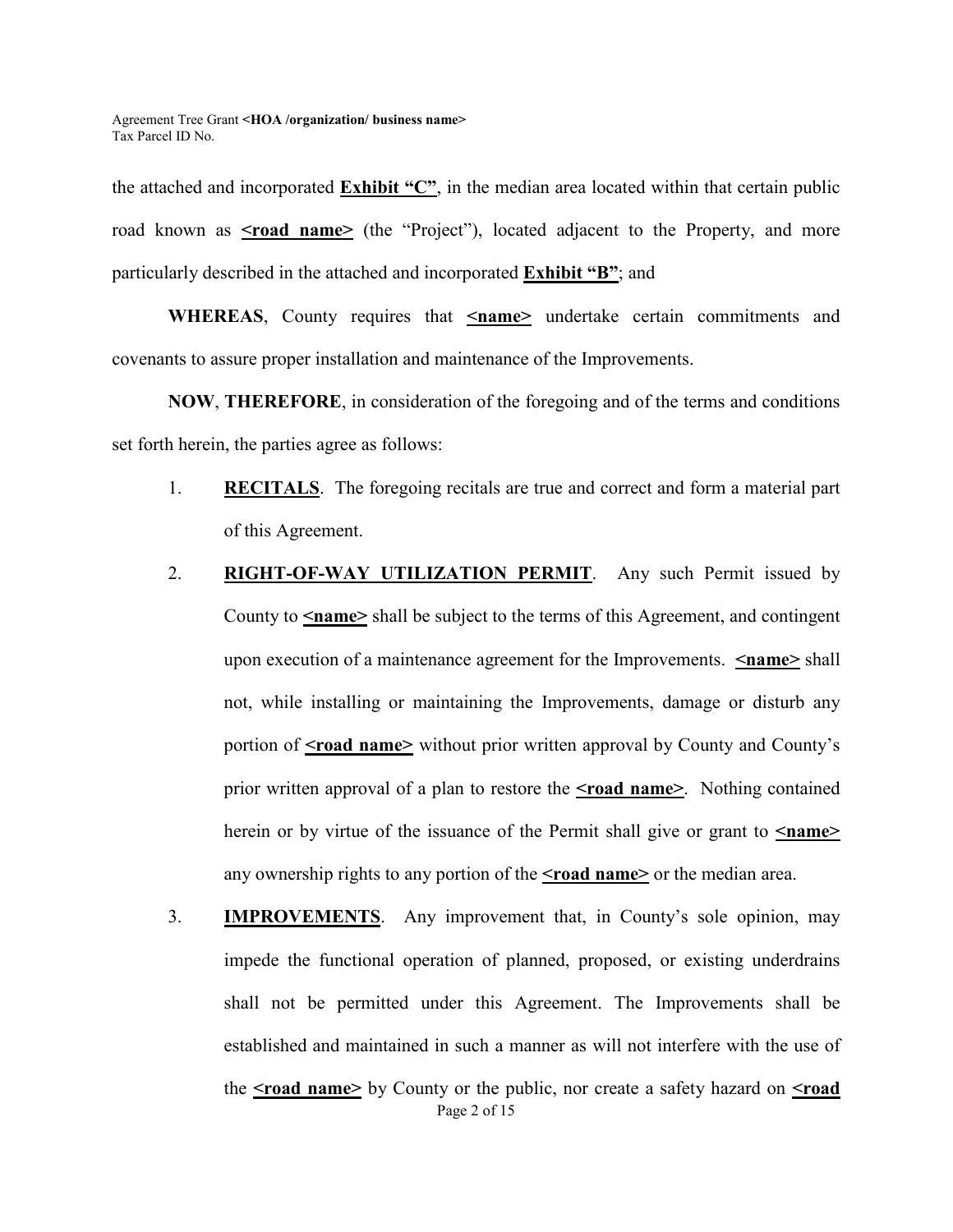**name>**, and shall adhere to the following requirements:

a) Prior to beginning any work,  $\leq$ **name**> shall present to County, for its approval, a plan for maintenance of traffic (the "MOT Plan") related to installation and maintenance of the Improvements.

b)  $\leq$ **name>** shall submit three (3) quotes from a licensed and insured contractor reasonably acceptable to County to address design, installation, fertilization, trimming, and watering of the Improvements for three (3) years.

c) All design plans must be approved by County, and shall include only trees identified by County as water-wise trees.

 d) Alternatively, **<name>** may agree to use a pre-approved tree plan provided by County.

e) **<name>** shall establish a five (5) member committee to oversee the Project.

 If at any time County determines that the Improvements do present a safety hazard, then  $\leq$ **name**, at its sole expense and at no cost to County, shall relocate the Improvements in such a manner as to eliminate the hazard, to the satisfaction of County.

Page 3 of 15 4. **REMOVAL/RELOCATION**. If, in the sole opinion of County, the Improvements interfere with any construction, reconstruction, alteration, Improvements, or maintenance which County desires to perform on, around, or under <road name>, then <name>, upon receipt of a written notice from County, shall remove or relocate the Improvements as requested by County and to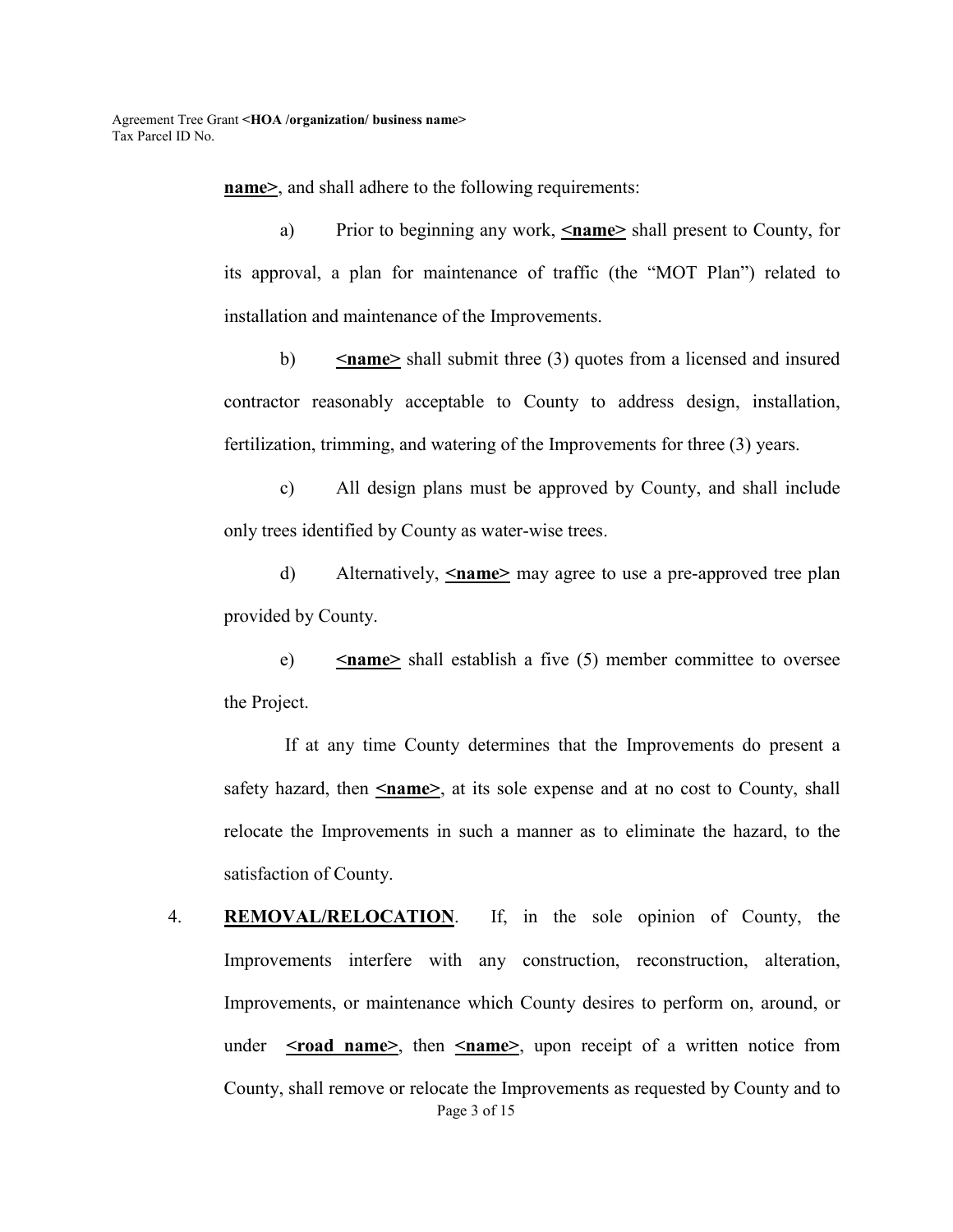County's satisfaction within thirty (30) days of receipt of said notice, or, in the event such notice is returned as undeliverable to  $\leq$ **name**>'s address listed above, within thirty (30) days of the first date of publication of legal notice, which publication shall appear in not less than two weekly issues of a newspaper of general circulation in Orange County, Florida. Any such relocation or removal of the Improvements shall be at the sole expense of  $\leq$ **name** and at no cost to County.

- 5. **INDEMNIFICATION**. To the fullest extent permitted by law, **<name>** shall defend, indemnify, and hold harmless County from and against all claims, damages, losses, and expenses, including reasonable attorney fees and costs, arising out of, or resulting from, the performance of their operations under this Agreement. **<name>** shall defend, indemnify, and hold harmless County (and any governmental body or utility authority properly using **<road name>** from and against all expenses, costs, or claims for any damages to the Improvements which may result from the use of **<road name>** by County or any other governmental body or authority due to maintenance, construction, installation, or other proper use within **<rad name>**.
- 6. **INSURANCE**. Throughout the duration of this Agreement, including the initial period and any extensions thereto, **<name>** shall obtain and possess:

Page 4 of 15 a) Commercial General Liability coverage, issued on the most recent version of the ISO form as filed for use in Florida or its equivalent, for all operations under this Agreement, including but not limited to Contractual,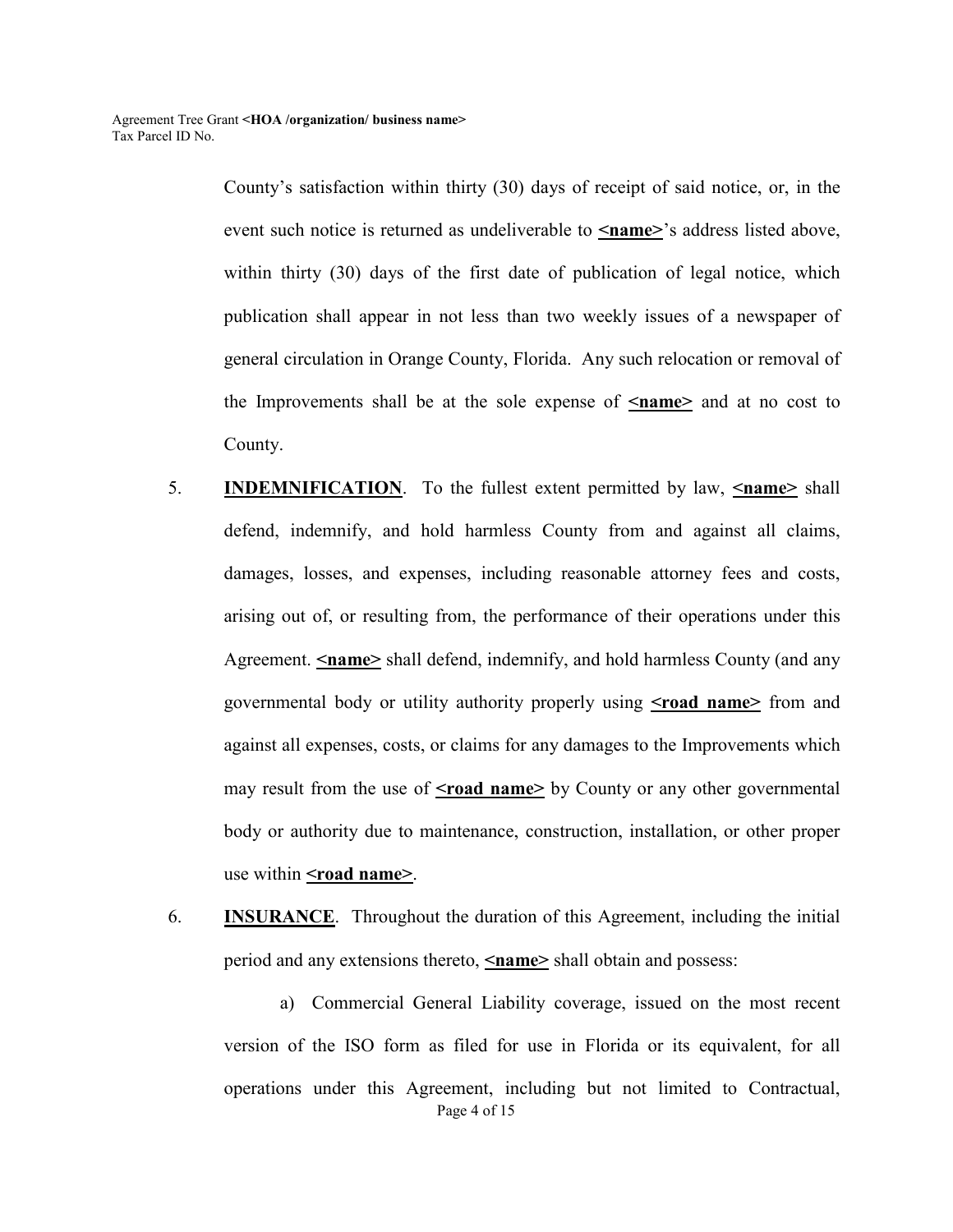Products and Completed Operations, and Personal Injury. The limits shall be not less than \$1,000,000 Combined Single Limits (CSL) or its equivalent per occurrence. Such coverage shall not contain any endorsement(s) excluding or limiting Product/Completed Operations, Contractual Liability, or Severability of Interests. The general aggregate limit shall either apply separately to this contract or shall be at least twice the required occurrence limit;

b) Workers' Compensation coverage for all employees with statutory workers' compensation limits, and no less than \$100,000 for each incident of bodily injury or disease for Employers' Liability; and

Page 5 of 15 c) Business automobile liability coverage for all owned, non-owned, and hired vehicles issued on the most recent version of the ISO form as filed for use in Florida, or its equivalent, with limits of not less than \$500,000 per accident. In the event **<name>** does not own automobiles, **<name>** shall maintain coverage for hired and non-owned auto liability, which may be satisfied by way of endorsement to the commercial General Liability policy or separate business Auto Liability policy. Prior to commencing operations under this Agreement, **<name>** shall provide Certificates of Insurance to County to verify coverage. The name of the development, subdivision, or project in which the Improvements are to be installed and the type and amount of coverage provided, shall be clearly stated on the face of each Certificate of Insurance. The insurance coverage shall name Orange County, Florida as an additional insured, and shall contain a provision which forbids any cancellation, changes or material alterations, or renewal of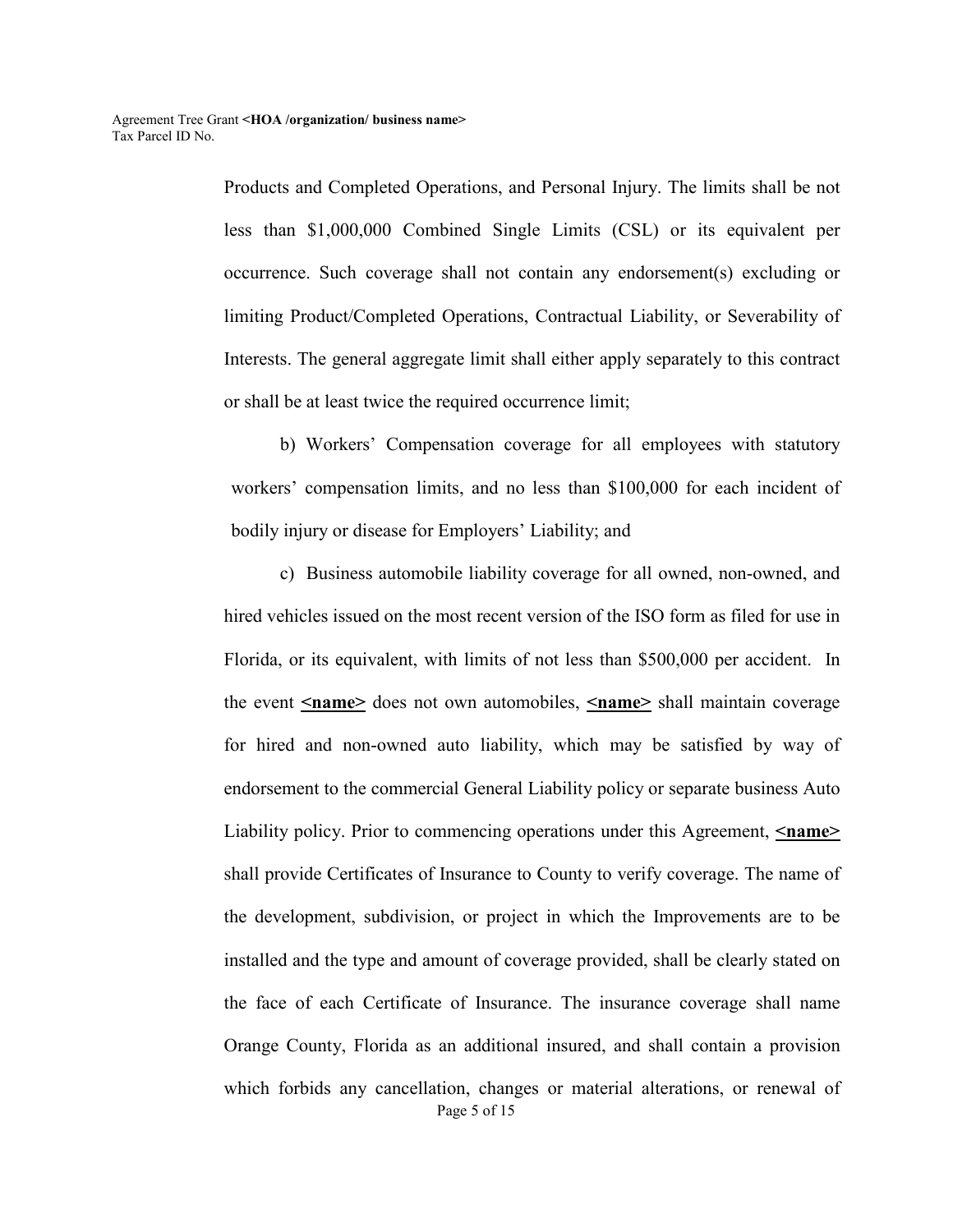coverage without providing thirty (30) days prior written notice to County.

- 7. **RECORDING**. This Agreement shall be recorded in the Public Records of Orange County, Florida within thirty (30) days of its execution. Promptly upon execution of this Agreement, **Iname** shall pay to County an amount equal to the applicable cost of recording this Agreement in the Public Records of Orange County, Florida.
- 8. **COVENANTS RUNNING WITH THE LAND**. The provisions of this Agreement shall constitute covenants running with the land or an equitable servitude upon the land, as the case may be, applicable to all of the Property described herein or any portion thereof. Furthermore, this Agreement shall be binding on all parties having any right, title, or interest in the Property described herein, or any portion thereof, and their heirs, personal representatives, successors, and assigns. **<name>** declares that the Property described in this Agreement and any portion thereof shall be held, sold, and conveyed subject to the provisions of this Agreement. This Agreement shall inure to the benefit of and be enforceable by County and its legal representatives, successors, and assigns.
- 9. **DURATION**. The provisions, restrictions, and covenants of this Agreement shall run with and bind the Property for a period of five (5) years from the date this Agreement is recorded in the Public Records of Orange County, Florida.
- Page 6 of 15 10. **AMENDMENT**. The provisions, restrictions, and covenants of this Agreement shall not be modified or amended except in a written instrument approved by a majority of the Orange County Board of County Commissioners and by  $\leq f$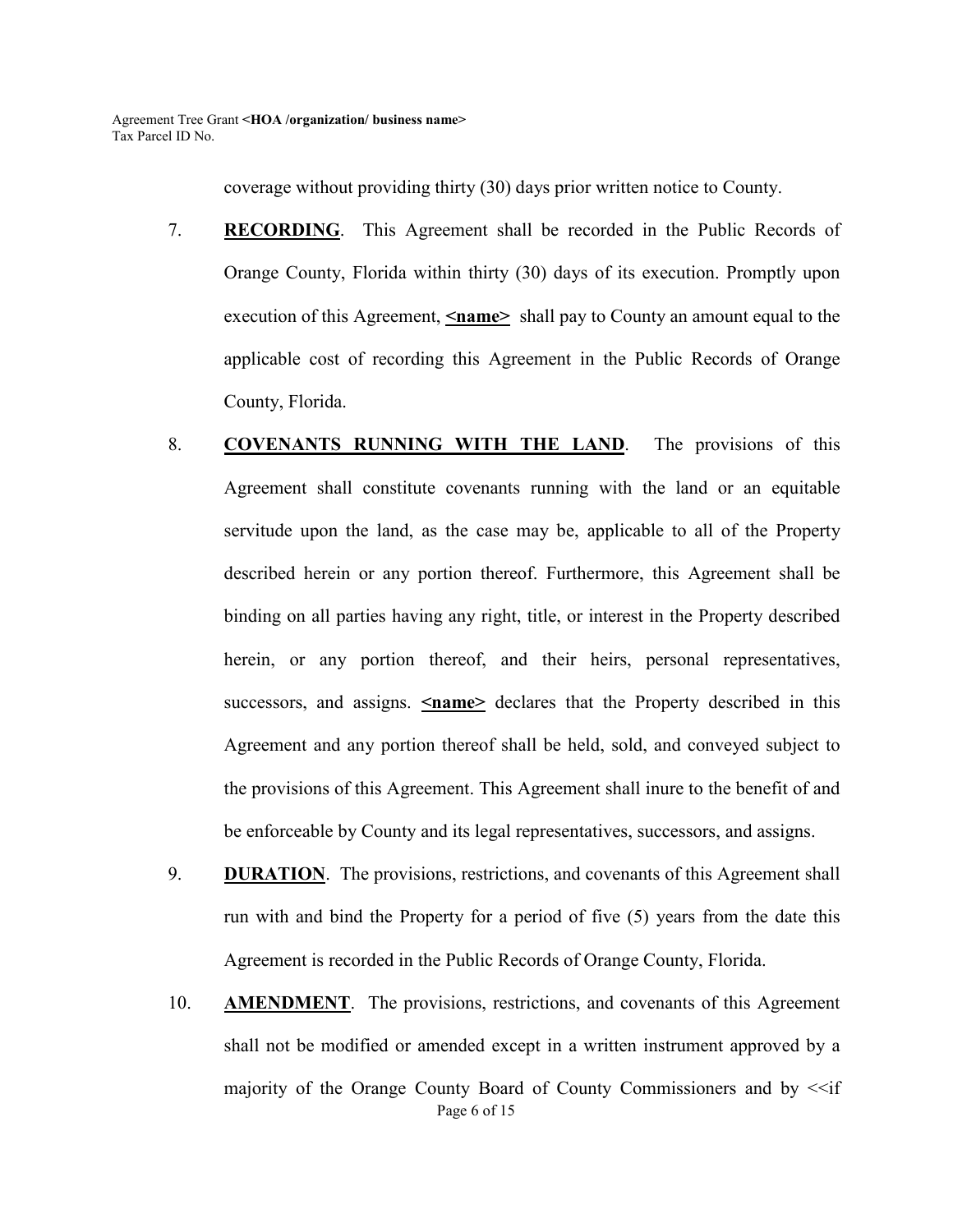business / group:  $\leq$ name>>  $\leq$  if HOA: either (i)  $\leq$ name> or (ii) the then owners of not less than three-fourths of the lots on the Property described herein. >> No such modification or amendment shall be effective until said written instrument has been signed, acknowledged, and recorded in the Public Records of Orange County, Florida.

- 11. **COMPLIANCE WITH APPLICABLE LAWS**. **<Name>** shall comply with all applicable state laws and county ordinances, including the Orange County Rightof-Way Utilization Regulations.
- 12. **DISCLAIMER OF COUNTY RESPONSIBILITY**. Nothing contained herein shall create any obligation on the part of County to maintain or participate in the maintenance of the Improvements.
- 13. **EFFECTIVE DATE**. This Agreement shall take effect upon being recorded in the Public Records of Orange County, Florida.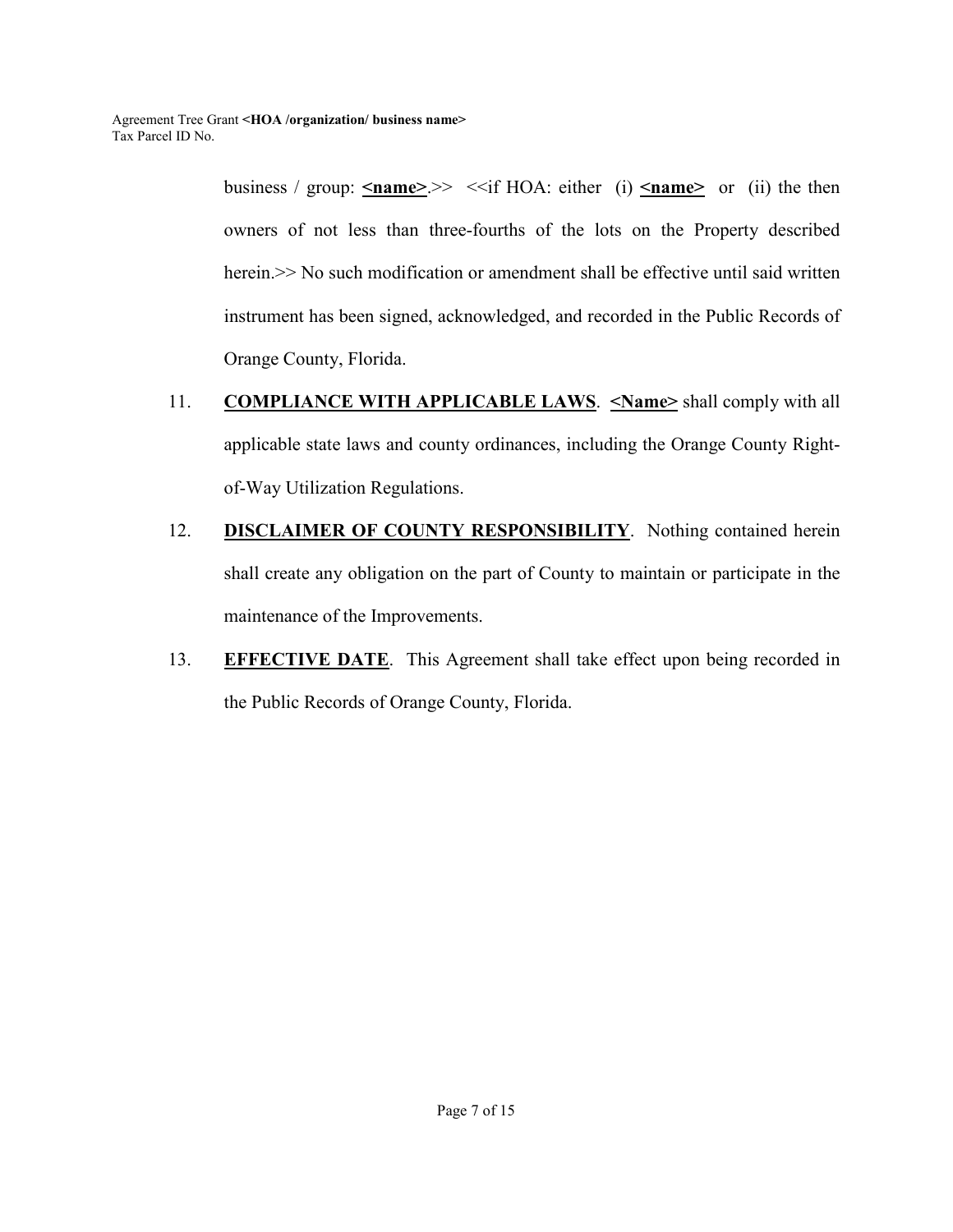**IN WITNESS WHEREOF**, the parties have caused this Agreement to be duly executed

by their respective duly authorized representatives on the dates set forth below.

### **COUNTY**

ORANGE COUNTY, FLORIDA By: Board of County Commissioners

 $\mathbf{By:}$ 

 **Jerry L. Demings**  Orange County Mayor

Date:

ATTEST: Phil Diamond, CPA, County Comptroller As Clerk of the Board of County Commissioners

By: \_\_\_\_\_\_\_\_\_\_\_\_\_\_\_\_\_\_\_\_\_\_\_\_\_\_\_\_\_\_

Deputy Clerk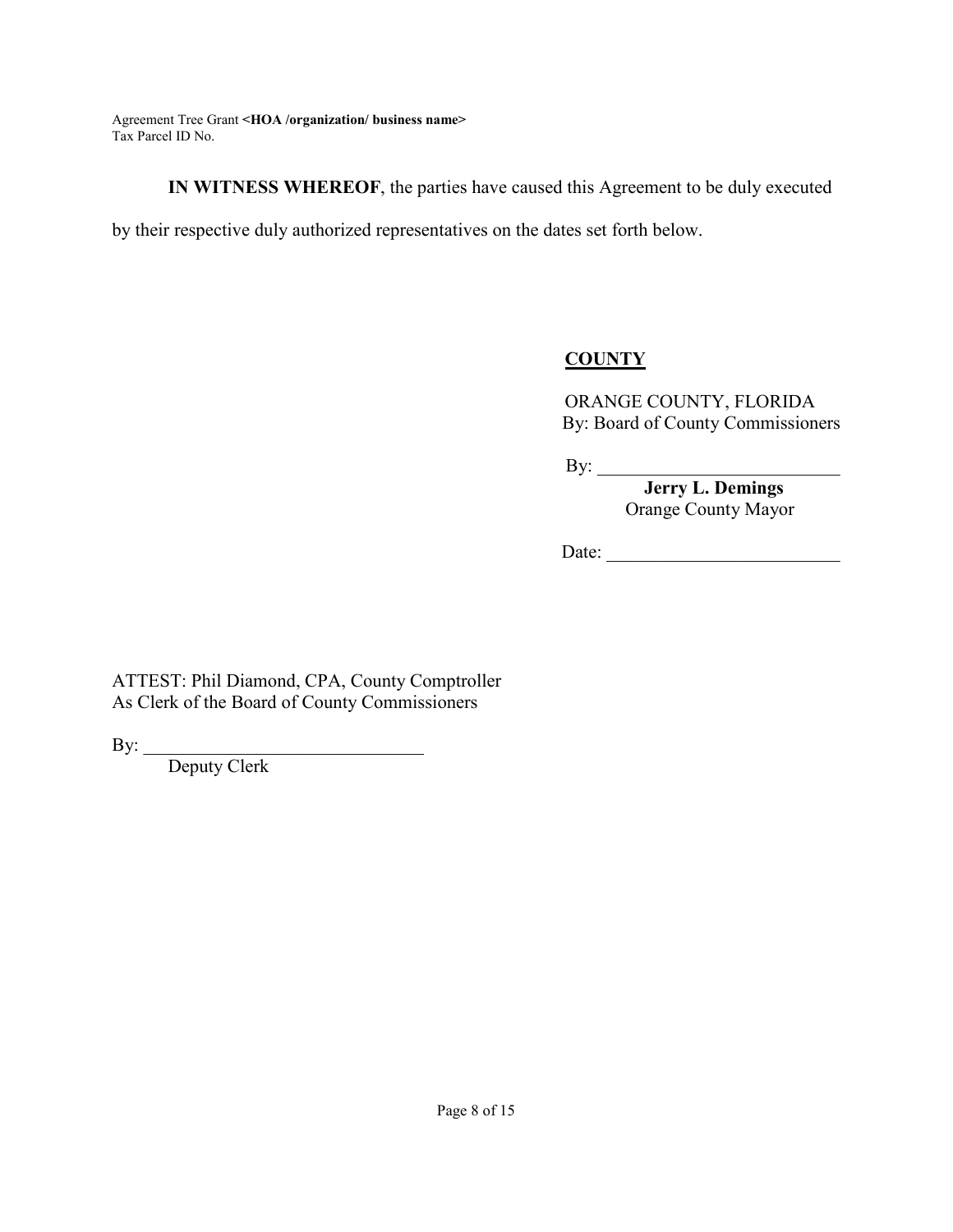I hereby acknowledge receipt of this notice and further acknowledge that I have read and understand all of the provisions contained herein.

### **OWNER**

By: \_\_\_\_\_\_\_\_\_\_\_\_\_\_\_\_\_\_\_\_\_\_\_\_\_\_\_\_\_\_\_\_

Print Name:

WITNESS: WITNESS:

Print Name: \_\_\_\_\_\_\_\_\_\_\_\_\_\_\_\_\_\_\_\_\_ Print Name:

# **STATE OF \_\_\_\_\_\_\_\_\_\_\_\_\_\_\_\_\_\_\_\_ COUNTY OF \_\_\_\_\_\_\_\_\_\_\_\_\_\_\_\_\_\_**

The foregoing instrument was acknowledged before me **by means of physical presence / online notarization**, this **(date)** by **(name of person acknowledging)**, who is personally known to me or has produced **(type of identification)**, as identification.

> \_\_\_\_\_\_\_\_\_\_\_\_\_\_\_\_\_\_\_\_\_\_\_\_\_\_\_\_\_\_\_\_\_\_\_\_\_ Signature of person taking acknowledgement Name typed, printed or stamped: Tittle or rank**: \_\_\_\_\_\_\_\_\_\_\_\_\_\_\_\_\_\_\_\_\_\_\_\_**

> > Page 9 of 15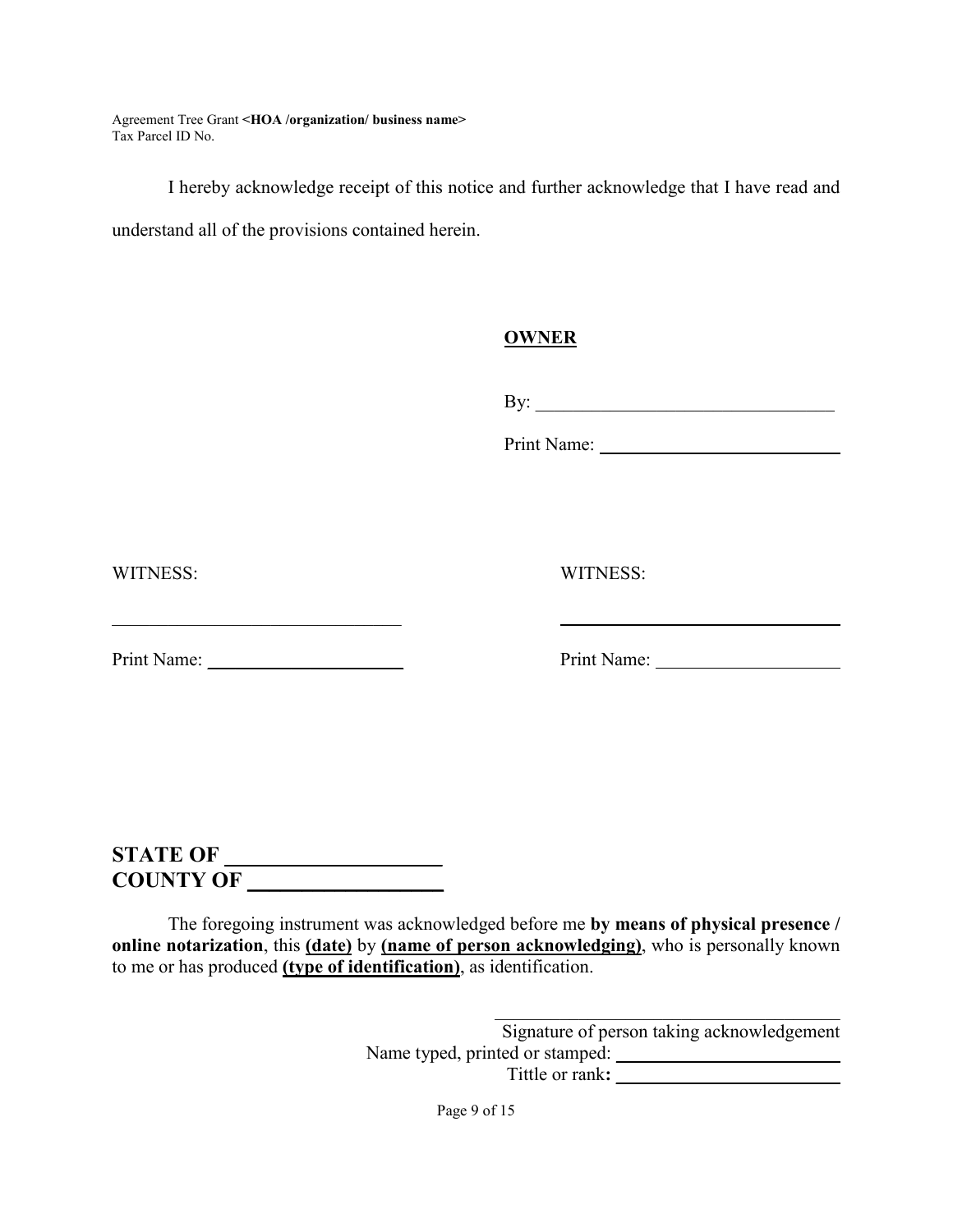I hereby acknowledge receipt of this notice and further acknowledge that I have read and understand all of the provisions contained herein.

### **OWNER**

By: \_\_\_\_\_\_\_\_\_\_\_\_\_\_\_\_\_\_\_\_\_\_\_\_\_\_\_\_\_\_\_\_

Print Name:

WITNESS: WITNESS:

Print Name: \_\_\_\_\_\_\_\_\_\_\_\_\_\_\_\_\_\_\_\_\_ Print Name:

# **STATE OF \_\_\_\_\_\_\_\_\_\_\_\_\_\_\_\_\_\_\_\_ COUNTY OF \_\_\_\_\_\_\_\_\_\_\_\_\_\_\_\_\_\_**

The foregoing instrument was acknowledged before me **by means of physical presence / online notarization**, this **(date)** by **(name of person acknowledging)**, who is personally known to me or has produced **(type of identification)**, as identification.

> \_\_\_\_\_\_\_\_\_\_\_\_\_\_\_\_\_\_\_\_\_\_\_\_\_\_\_\_\_\_\_\_\_\_\_\_\_ Signature of person taking acknowledgement Name typed, printed or stamped: Tittle or rank**: \_\_\_\_\_\_\_\_\_\_\_\_\_\_\_\_\_\_\_\_\_\_\_\_**

> > Page 10 of 15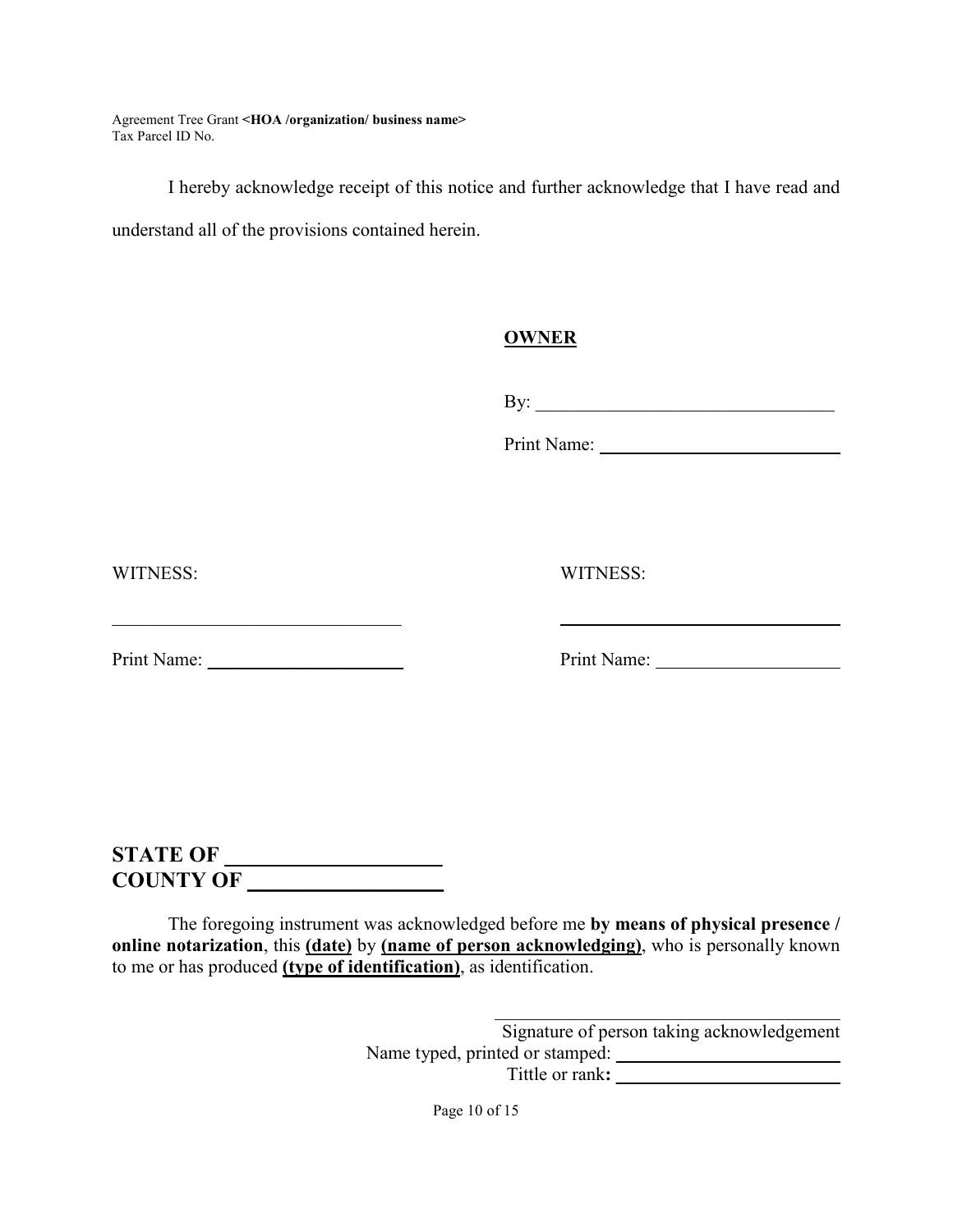### **DEVELOPER**

| <name developer="" of=""></name>                 |
|--------------------------------------------------|
| a <state and="" entity="" of="" type=""></state> |

| 1 |  |  |  |
|---|--|--|--|
|   |  |  |  |

Print Name:

Title:

WITNESS: WITNESS:

Print Name: \_\_\_\_\_\_\_\_\_\_\_\_\_\_\_\_\_\_\_\_\_ Print Name:

 $\mathcal{L}_\text{max}$  , and the set of the set of the set of the set of the set of the set of the set of the set of the set of the set of the set of the set of the set of the set of the set of the set of the set of the set of the

# **STATE OF \_\_\_\_\_\_\_\_\_\_\_\_\_\_\_\_\_\_\_\_ COUNTY OF \_\_\_\_\_\_\_\_\_\_\_\_\_\_\_\_\_\_**

The foregoing instrument was acknowledged before me **by means of physical presence / online notarization**, this **(date)** by **(name of member, manager, officer or agent)**, **(title of member, manger, officer or agent)** of **(name of company acknowledging)**, a **(state or place of formation)** limited liability company, on behalf of the corporation, who is personally known to me or has produced **(type of identification)**, as identification.

> \_\_\_\_\_\_\_\_\_\_\_\_\_\_\_\_\_\_\_\_\_\_\_\_\_\_\_\_\_\_\_\_\_\_\_\_\_ Signature of person taking acknowledgement Name typed, printed or stamped: Tittle or rank:

> > Page 11 of 15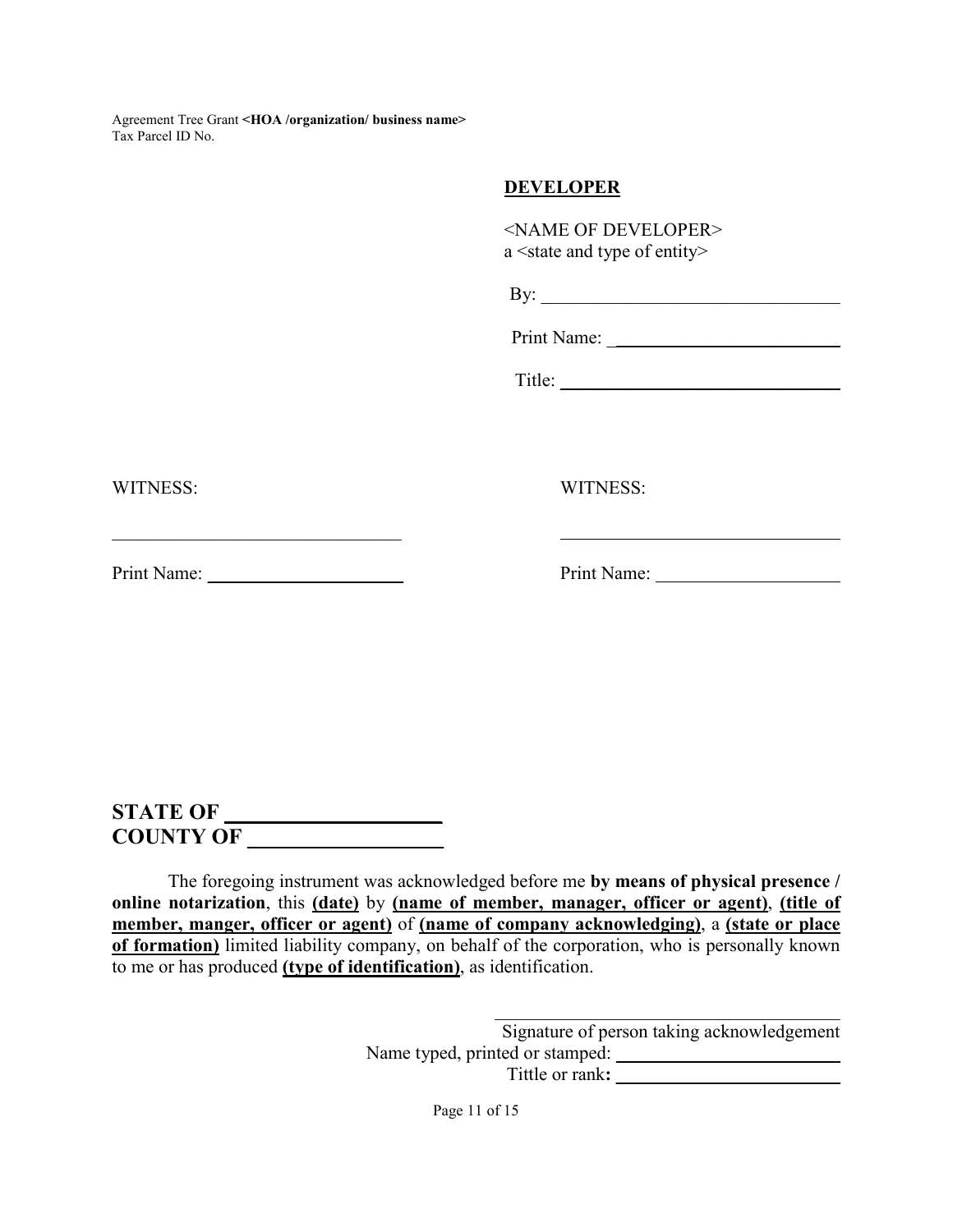#### **ASSOCIATION**

<NAME OF HOA> Homeowners' Association, Inc.

By: \_\_\_\_\_\_\_\_\_\_\_\_\_\_\_\_\_\_\_\_\_\_\_\_\_\_\_\_\_\_\_\_

Print Name:

Title: \_\_\_\_\_\_\_\_\_\_\_\_\_\_\_\_\_\_\_\_\_\_\_\_\_\_\_\_\_\_

WITNESS: WITNESS:

Print Name: \_\_\_\_\_\_\_\_\_\_\_\_\_\_\_\_\_\_\_\_\_ Print Name:

# **STATE OF \_\_\_\_\_\_\_\_\_\_\_\_\_\_\_\_\_\_\_\_ COUNTY OF \_\_\_\_\_\_\_\_\_\_\_\_\_\_\_\_\_\_**

The foregoing instrument was acknowledged before me **by means of physical presence / online notarization**, this **(date)** by **(name of officer or agent)**, **(title of officer or agent)** of **(name of corporation acknowledging)**, a **(state or place of incorporation)** corporation, on behalf of the corporation, who is personally known to me or has produced **(type of identification)**, as identification.

> \_\_\_\_\_\_\_\_\_\_\_\_\_\_\_\_\_\_\_\_\_\_\_\_\_\_\_\_\_\_\_\_\_\_\_\_\_ Signature of person taking acknowledgement Name typed, printed or stamped: Tittle or rank**: \_\_\_\_\_\_\_\_\_\_\_\_\_\_\_\_\_\_\_\_\_\_\_\_**

> > Page 12 of 15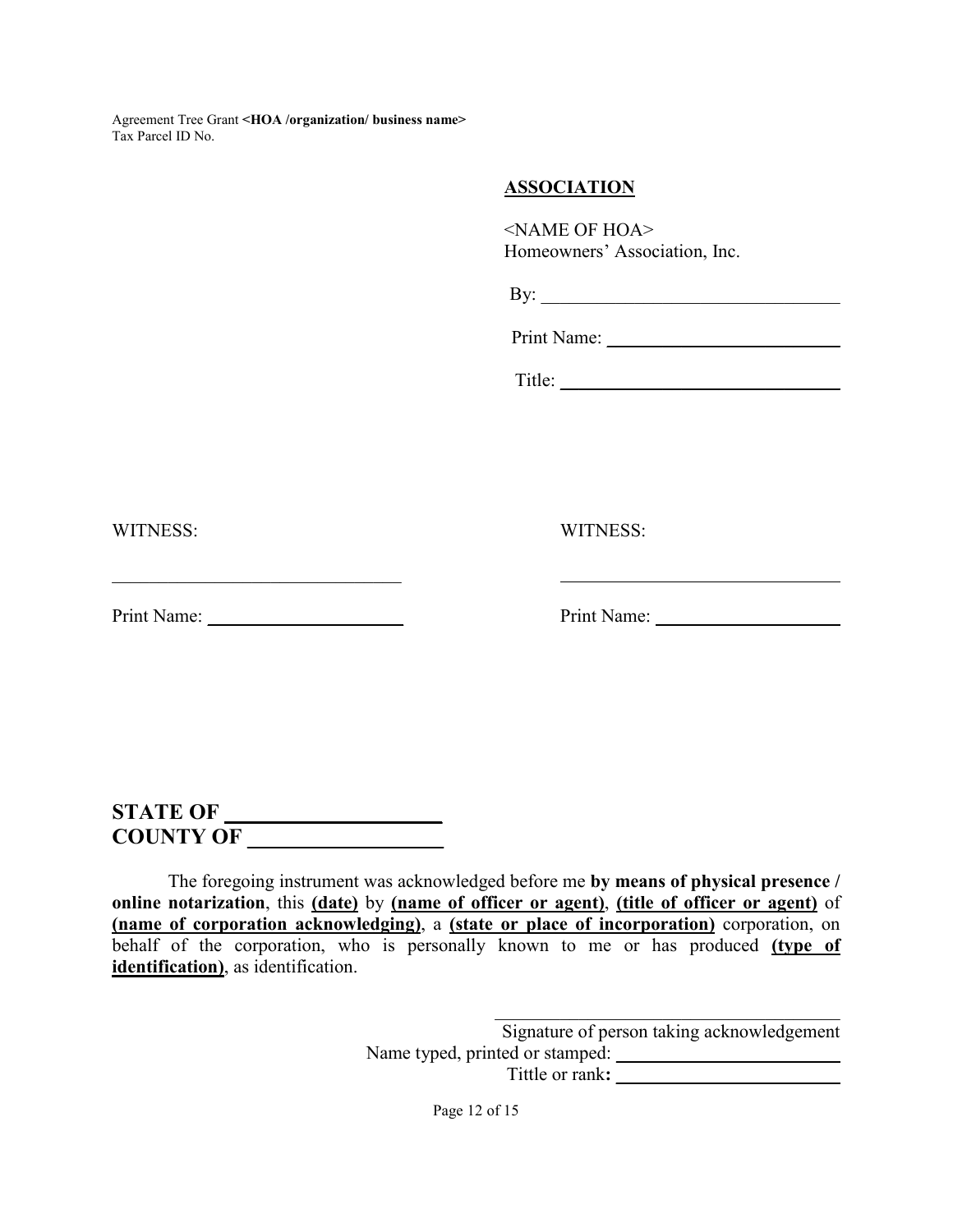# **EXHIBIT "A"**

Legal Description and Sketch of Description for Property

[See attached **\_\_** page(s)]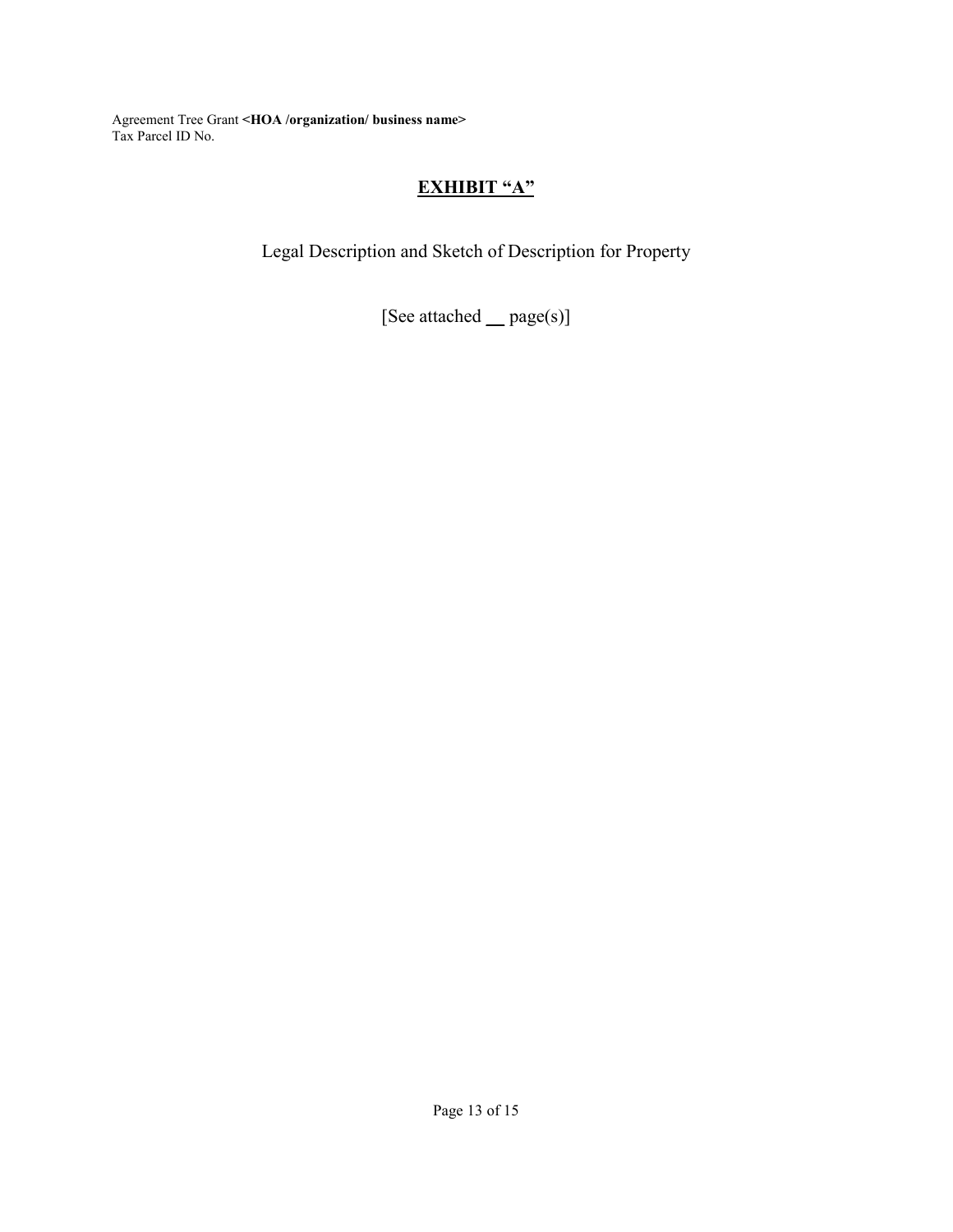## **EXHIBIT "B"**

Legal description and sketch of description for **<rad name>** 

[See attached **\_\_** page(s)]